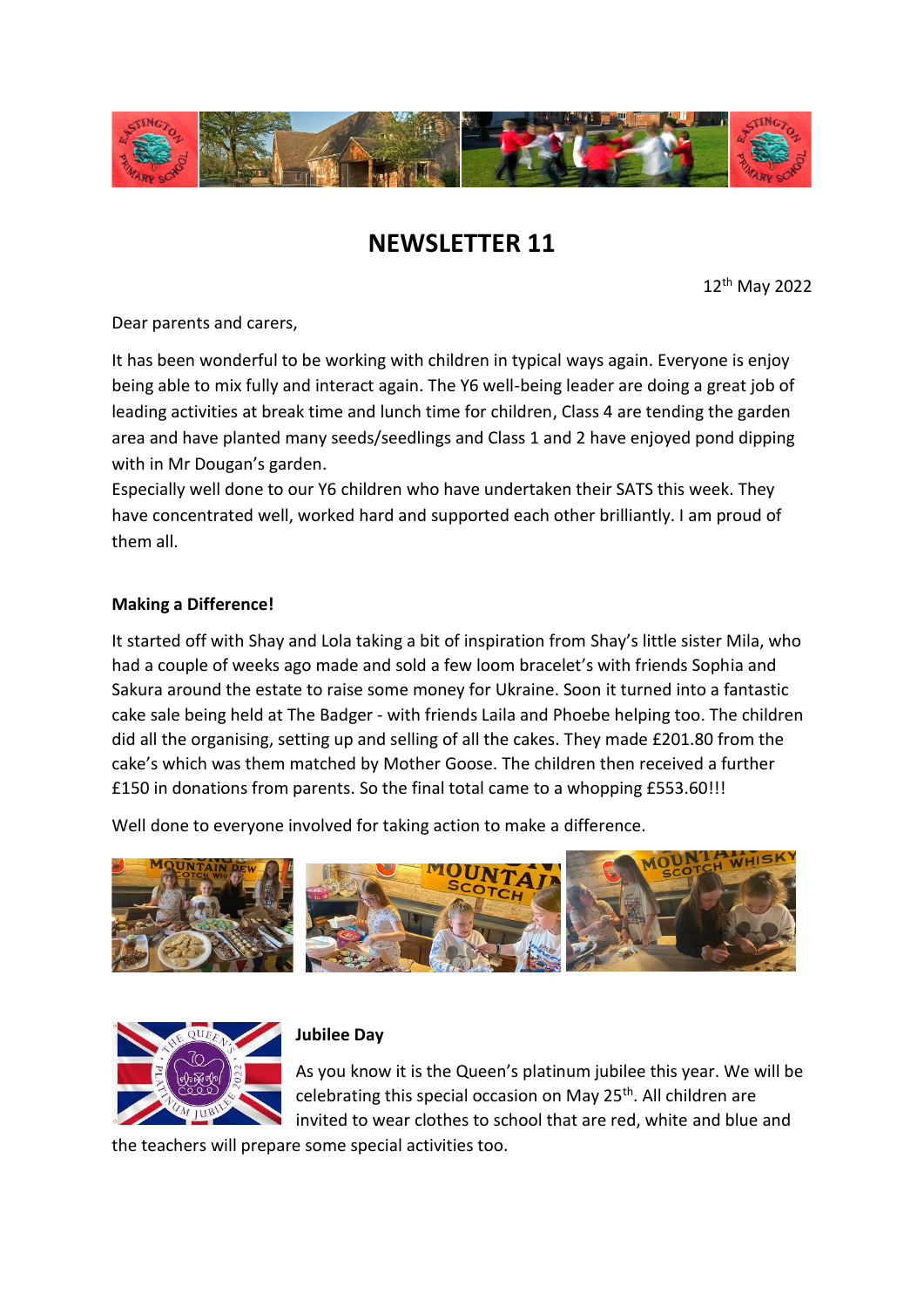If it is a dry day, we welcome parents to join us for a picnic lunch on the grass behind the school hall so families can sit together. Lunch is between 12.30 and 1.30pm.

On this day, Caterlink are providing a picnic Jubilee Menu **instead of the usual hot lunch**  menu. Please complete and return the order by Tuesday 17<sup>th</sup> May that is being sent with your children (so please check their bags please.) You can of course provide your own packed lunch for your child if that is your preference.







## **Dog Trust Visit**

All classes enjoyed a wonderful visit from the Dog Trust at the end of last term. The enthusiasm of the dog trust trainer to support dogs and humans living well together was infections and the children were really engaged through-out the sessions. The trainer helped the children to think about kind attitudes and behaviours towards dogs. We learned safe and considerate behaviours around dogs so humans and dogs can be happy.

In Class 5 session, the became detectives! An accident had happened and the children worked together to puzzle out what could have happened. There were lots of ideas and it was fun. Along the way the children learned how to be around dogs so they feel safe and lots of dog stereotypes were challenged.

It was lovely that the leader of the sessions commented how well behaved and knowledgeable our children were too.

## **School Structure for September 2022**

Mrs Redpath will be returning to teach Class 2 next year. She will return part time for four days so we are recruiting a new part time teacher presently.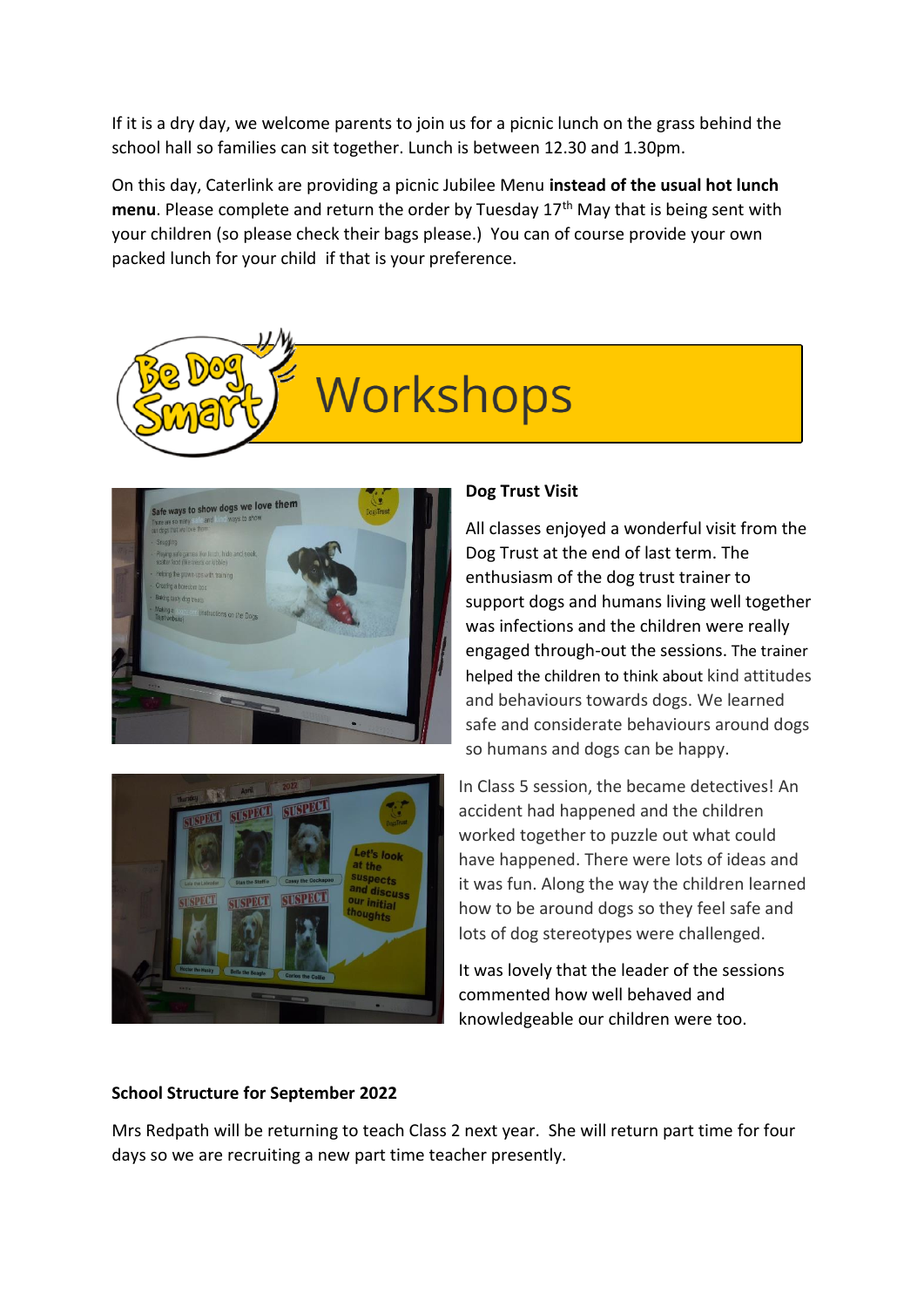We are delighted that Miss Smith has taught and led the children in Class 2 so well over this year. Her heart for children is clear, as are her strong teaching skills. We wish her well in her teaching journey and know we will remain in contact and offer support.

We welcome Mrs Southcott and Mrs Hunter to the school. Mrs Southcott will work part time in Class 5 and Mrs Hunter in Class 2 until the end of this year. Both have backgrounds of working with children and we are delighted they are joining us.

Mr Dougan has just retired from working for school. The children shared their thoughts of Mr Dougan in a special assembly this term. Maude in class wrote a lovely letter of thanks to him on behalf of us all and one of the children called him our 'David Attenborough'! The children thanked him for his help with sketching/pond dipping in his garden, forging the link with Langa-Langa School in Kenya, helping with trips, as well as the digital art teaching in KS2. He has made a significant contribution to our school and we thank him sincerely for his time and expertise. We are really pleased Mr Dougan will remain a friend of the school.

#### **Nut Allergies**

We are a healthy school and children enjoy a range of healthy snacks that can be eaten easily at break time: fruit, vegetable sticks, cheese, bread sticks. As many schools do, we ask that nuts/nut products are not brought to school for break or lunch – this is because we have children who have an allergic reaction to nuts. Thank you for your support in this.

#### **Governors**

We are delighted that our school Governors have been visiting our school again to meet with subject leaders and monitor. Mrs Kemp, has recently met with our Computer Leader, Miss Smith, to discuss the review of the computing curriculum and the next steps. This week Mrs Kemp has visited the school to monitor that Y6 assessment procedures are being undertaken correctly too. Mr Combes has met with our Mathematics Leader, Mrs Mifflin, to review the developments we have in place this year – it was a useful meeting. Mrs Hussey has met for a school update with the Headteacher. Mr Combes will meet with the Headteacher to monitor safety on the school site soon too.

#### **Families Gloucester**

This issue is full of useful information and advice for parents including starting school resources, times tables resources, Father's Day gift ideas, adventures at home and much more.

<https://issuu.com/familiesonline/docs/familiesgloucestershiremayjune22>

#### **Dates for your Diary:**

**Monday 25th April 2022: First day of Summer Term 5 for children**